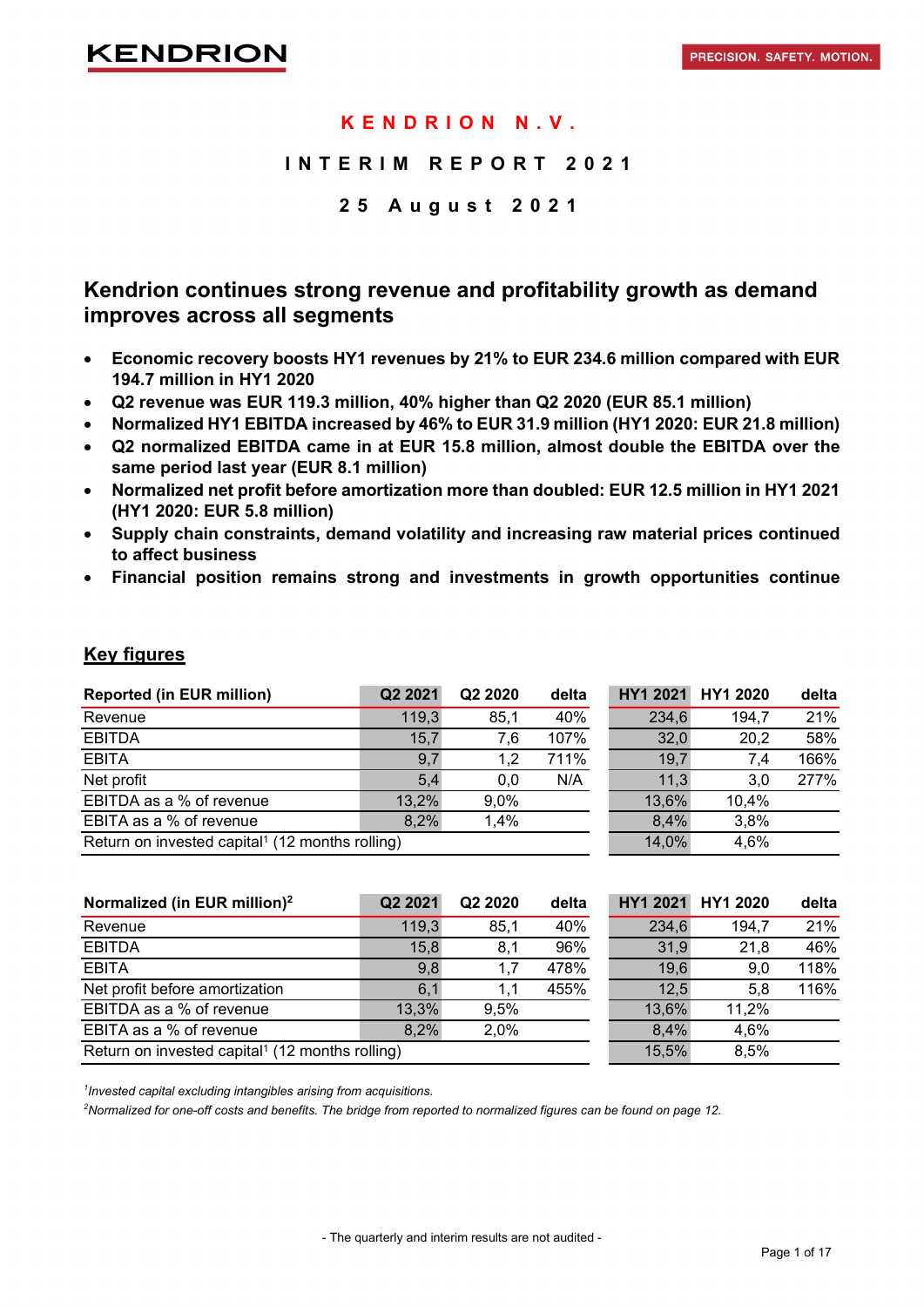#### **Joep van Beurden, Kendrion CEO:**

*"We had a good first half of 2021 with revenues growing on the back of increased economic activity levels compared with those of 2020. In Q2, our EBITDA almost doubled, and over the first six months our EBITDA was significantly better than in 2020. The COVID-19 pandemic continues to dominate the day-to-day reality of our customers, our suppliers, and our own operations. Navigating the evershifting environment of the global pandemic remains a priority.*

*Our industrial businesses continued their strong Q1 performance into Q2. Industrial Brakes benefits from a healthy trading environment, supported by the broad energy transition towards electrification. As a result, Industrial Brakes revenues are not only well ahead of last year, but also ahead of the levels we saw in 2019. Industrial Actuators and Controls is experiencing strong demand, stretching our supply chain and production capacity.*

*In the automotive market, the internal combustion engine is being superseded as the beating heart of a car by the electronics that control safety and infotainment systems. This is a significant transition in which software and electronics are a major component of the vehicle. In short: car makers are becoming more like technology firms. Kendrion aims to be part of this change, as we continue to invest in actuators for Autonomous, Connected, Electric and Shared mobility (ACES). For HY1 2021, our Automotive performance showed a significant boost compared with the previous year, despite substantial swings in demand and the limited supply of semiconductors and various commodities including steel.*

*Our China operation is doing well and continues to grow its revenue and pipeline in both our industrial and automotive businesses. The construction of a new factory in Suzhou's renowned Industrial Park, is progressing according to plan and we expect to move in during the second half of 2022.*

*Looking ahead we expect the current healthy economic activity levels to continue. However, we also anticipate the supply chain constraints and the volatile order patterns to continue for the remainder of 2021. Longer-term, we believe that the accelerating transition towards clean energy will benefit our three growth areas of Automotive, where we focus on ACES; Industrial Brakes as it boosts demand for wind power, robotics, and various other segments; and China.*

*We are confident that the global push for clean energy, combined with our strong position in our growth areas of Automotive, Industrial Brakes and China, will help achieve our medium-term financial targets of 5% organic growth between 2019 and 2025, an EBITDA of at least 15% in 2025, and an ROIC of at least 25% in 2025.*

### **Progress on strategy**

During the first half of 2021, economic activity has bounced back from the low levels caused by the COVID-19 pandemic. We see great opportunities for growth, as we are positioned in the heart of accelerating mega trends, such as the worldwide transition to renewable energy through the electrification of passenger cars and the increase in demand for wind power and robotics.

We operate in three Business Groups: Automotive Group (AG), Industrial Brakes (IB), and Industrial Actuators and Controls (IAC). AG and IB, as well as China, focus on organic growth. In IAC, the emphasis lies on profitability and cash generation. In China, we are on schedule to build our 28,000 m<sup>2</sup> manufacturing facility in Suzhou's Industrial Park, a prime location for technology and advanced manufacturing companies.

The COVID-19 pandemic is still very much a reality. We maintain strict operating procedures in our factories around the world, as we do see occasional COVID-19 flare-ups. The supply and demand situation in especially the automotive market remains volatile. Demand for some of our products is so high that we have deployed additional shifts in the relevant factories. For other parts, constraints in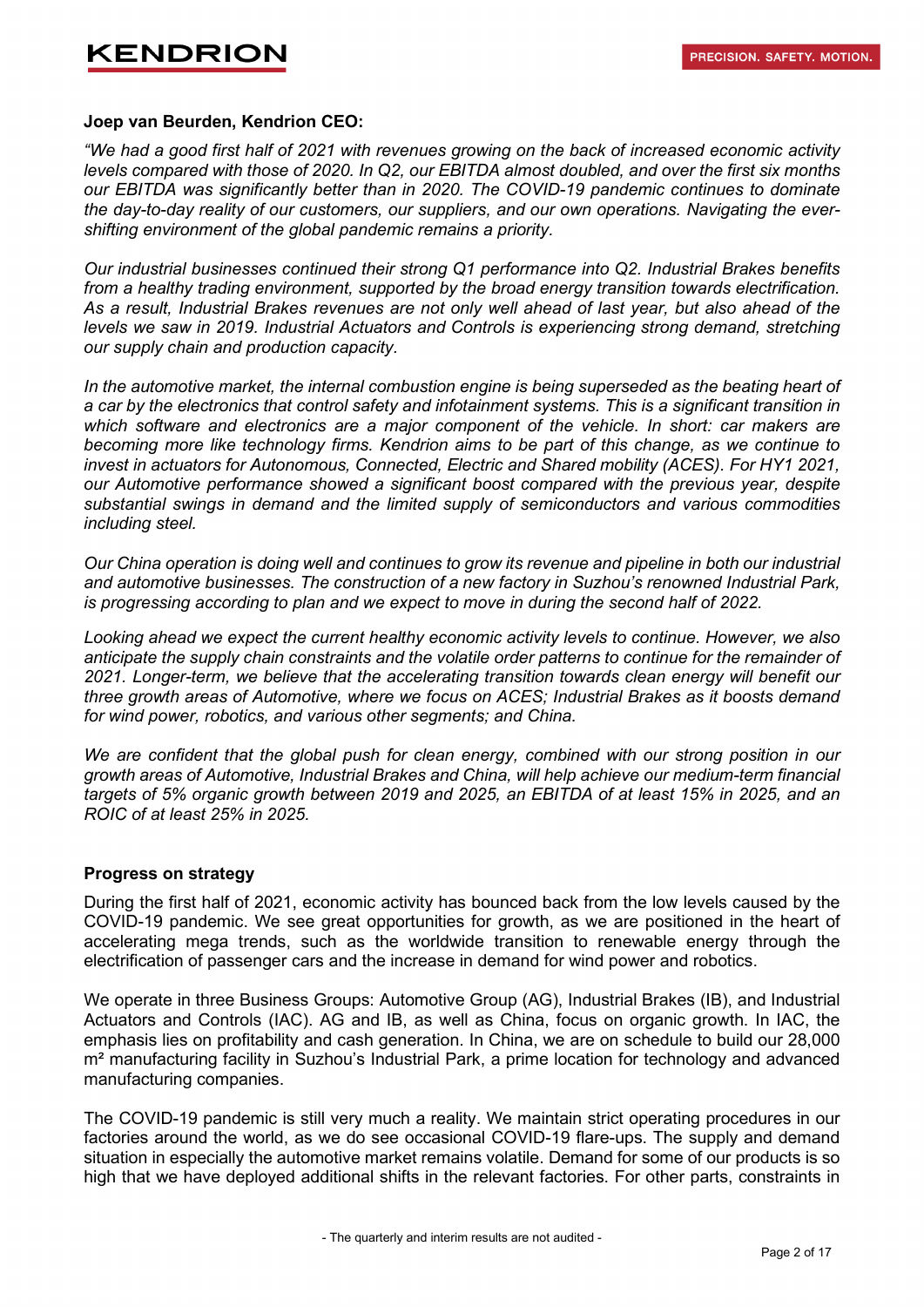the supply of semiconductors and other materials, limits the demand of our customers. We have managed to navigate the constraints in the supply chain successfully, both on the Industrial and Automotive side. We expect this demand and supply chain volatility to continue during the rest of the year.

The prospects for the longer term continue to be favorable as the world's transition to clean forms of energy, such as the electrification of passenger cars and several important industrial segments, is accelerating. We expect this trend to offer us additional opportunities for organic growth.

#### **Financial review**

#### **Revenue**

### *Q2 2021*

Revenue in Q2 2021 came in at EUR 119.3 million, well above last year's, when economic activity was at its lowest level, following the first COVID-19 lockdowns. Organic year-on-year revenue growth was 41%. The activity level in all Business Groups also further increased compared to Q1 2021 when EUR 115.3 million revenue was realized.

Revenue in Automotive increased for the fourth consecutive quarter, with a 67% year-on-year organic increase. The Automotive Group continues to experience volatility in demand due to disruptions in the supply chain. The underlying markets for passenger cars and trucks remain strong, while the market for long-haul coaches is weak.

The Industrial segment continued its strong performance in the second quarter of 2021. Industrial Brakes realized an 18% increase in revenue. Demand for Industrial Brakes is strong in all segments and geographies, partly driven by the acceleration in electrification across key segments such as wind power, internal logistics, and robotics. Revenue in Industrial Actuators and Controls increased by 24% compared with the same period in 2020. We continue to optimize production within Industrial Actuators and Controls based on its strong orderbook.

### *HY1 2021*

Consolidated revenue for the first half of 2021 was EUR 234.6 million (HY1 2020: EUR 194.7 million), a 22% increase on an organic basis.

Automotive realized 29% organic growth with revenue coming in at EUR 123.0 million (HY1 2020: EUR 97.0 million). Revenue for Industrial Brakes in the first half of 2021 grew organically by 15%, coming in at EUR 61.9 million (HY1 2020: EUR 54.1 million). With INTORQ included on a pro-forma basis, activity in Industrial Brakes significantly exceeds the pre-pandemic level. Revenue within Industrial Actuators and Controls increased by 14% to EUR 49.7 million from EUR 43.6 million in HY1 2020.

Comparable revenue in China is influenced by wind power subsidies that have boosted results since Q2 2020. Revenue in the wind power segment continued to be strong in HY1 2021, although at a lower level than last year. Overall revenue in China increased by 12% in the first half year.

### **Results**

#### *Q2 2021*

Normalized group operating result before depreciation and amortization (EBITDA) almost doubled compared with Q2 2020 (EUR 8.1 million) to EUR 15.8 million. The EBITDA margin of the Group increased from 9.5% in Q2 2020 to 13.3% in Q2 2021.

The increased normalized profitability compared to the second quarter of 2020 is the result of operating leverage from the higher revenue. Total staff and other operating costs as a percentage of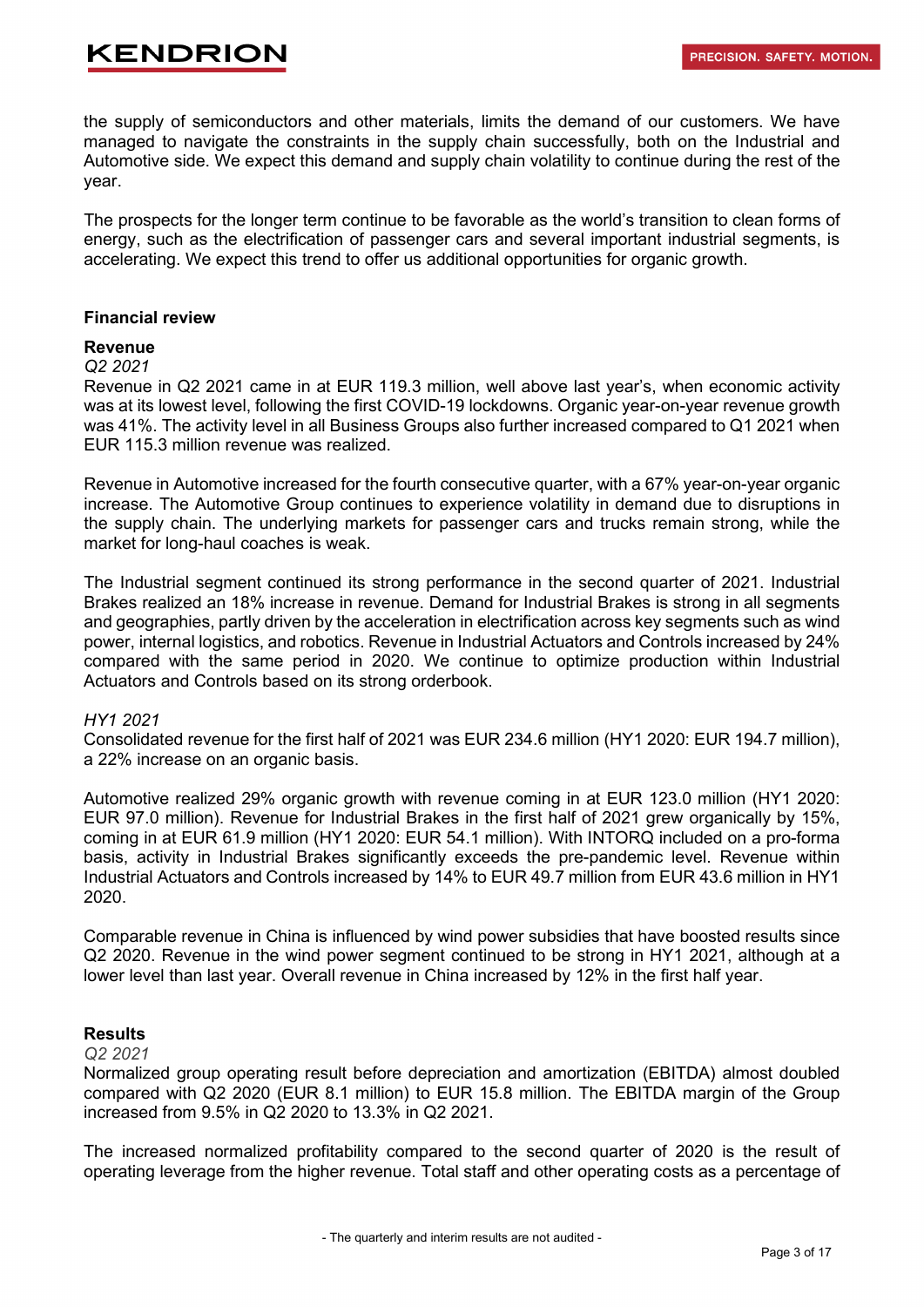revenue decreased to 35.5% compared with 38.8% in Q2 2020, when cost levels were reduced by temporary cost measures in response to the revenue decline that we experienced in Q2 2020.

Although we have managed to successfully navigate the supply chain constraints in both Industrial and Automotive, the demand volatility and increasing material prices affected our profitability. In particular the Automotive Group faces an imbalance in demand, with material shortages and order volatility leading to lower production efficiency in segments with strong demand, while the long-haul coach segment continues to face weak demand.

### *HY1 2021*

Normalized EBITDA in HY1 2021 increased by 46% to EUR 31.9 million (HY1 2020: EUR 21.8 million). The operating leverage was 25%, despite the substantial temporary cost savings in HY1 2020 in response to the COVID-19 crisis. The normalized EBITDA margin increased to 13.6% (HY1 2020: 11.2%).

Our Automotive activities showed a strong increase in normalized EBITDA to EUR 12.8 million compared with EUR 7.6 million in HY1 2020. The EBITDA margin of Automotive improved to 10.4% (HY1 2020: 7.8%). Normalized EBITDA for the Industrial activities increased to EUR 19.1 million from EUR 14.2 million in the same period last year. The EBITDA margin of the Industrial activities came in at 17.1%, compared with 14.5% in the first six months of the previous year.

The added value margin decreased slightly to 48.6% (HY1 2020: 49.0%), mainly caused by the relatively higher share in Automotive revenue compared to the first half year of 2020. Increasing material prices affected the added value margin as well, mainly in Industrial Brakes, caused mainly by a lag between rising raw material prices and increased sales prices. Total staff and other operating costs increased by EUR 10.4 million due to the higher activity levels and the above-mentioned temporary cost reductions in HY1 2020. As a percentage of revenue, the operating expenses decreased to 35.8% (HY1 2020: 37.8%). Depreciation charges decreased by EUR 0.5 million to EUR 12.3 million.

Normalized net finance costs of EUR 2.0 million in the first six months of 2021 were higher than in the same period last year (HY1 2020: EUR 1.6 million), mainly due to a higher applicable interest rate mark-up. The normalized effective tax rate in the first six months of 2021 was 29.3% compared with 21.3% in HY1 2020, when the effective tax rate was positively affected by the recognition of tax losses.

Normalized net profit before amortization of intangibles arising on acquisitions in HY1 2021 was EUR 12.5 million (HY1 2020: EUR 5.8 million). Normalized earnings before amortization per share amounted to EUR 0.85 (HY1 2020: EUR 0.39).

### **Financial position**

We continue to have a strong focus on cash flow generation. With our improved profitability we have ample room to invest in working capital and capital goods to facilitate further growth opportunities. The net debt position stood at EUR 112.7 million, which is slightly higher than the EUR 109.7 million at the end of Q1, but substantially below the EUR 130.5 million as on 30 June 2020. The increase from Q1 2021 was due to the EUR 4.3 million cash portion of the dividend.

Free cash flow before acquisitions came in at EUR 4.2 million negative in the first half year (HY1 2020: EUR 4.2 million negative). This was due to traditionally higher activity and corresponding working capital levels compared to year end. Free cash flow in Q2 came in at EUR 1.2 million compared with EUR 2.2 million in Q2 2020. The leverage ratio based on total net debt divided by 12 months rolling EBITDA reduced slightly to 2.1 at the end of Q2 2021, well below the covenant level of 4.75 and the long-term covenant of 3.25 which will be applicable from 30 September 2021 onwards. Based on its performance and financial position, Kendrion was able to terminate the covenant relief waiver it previously agreed on with the main banking syndicate to lift some restrictions and information undertakings early.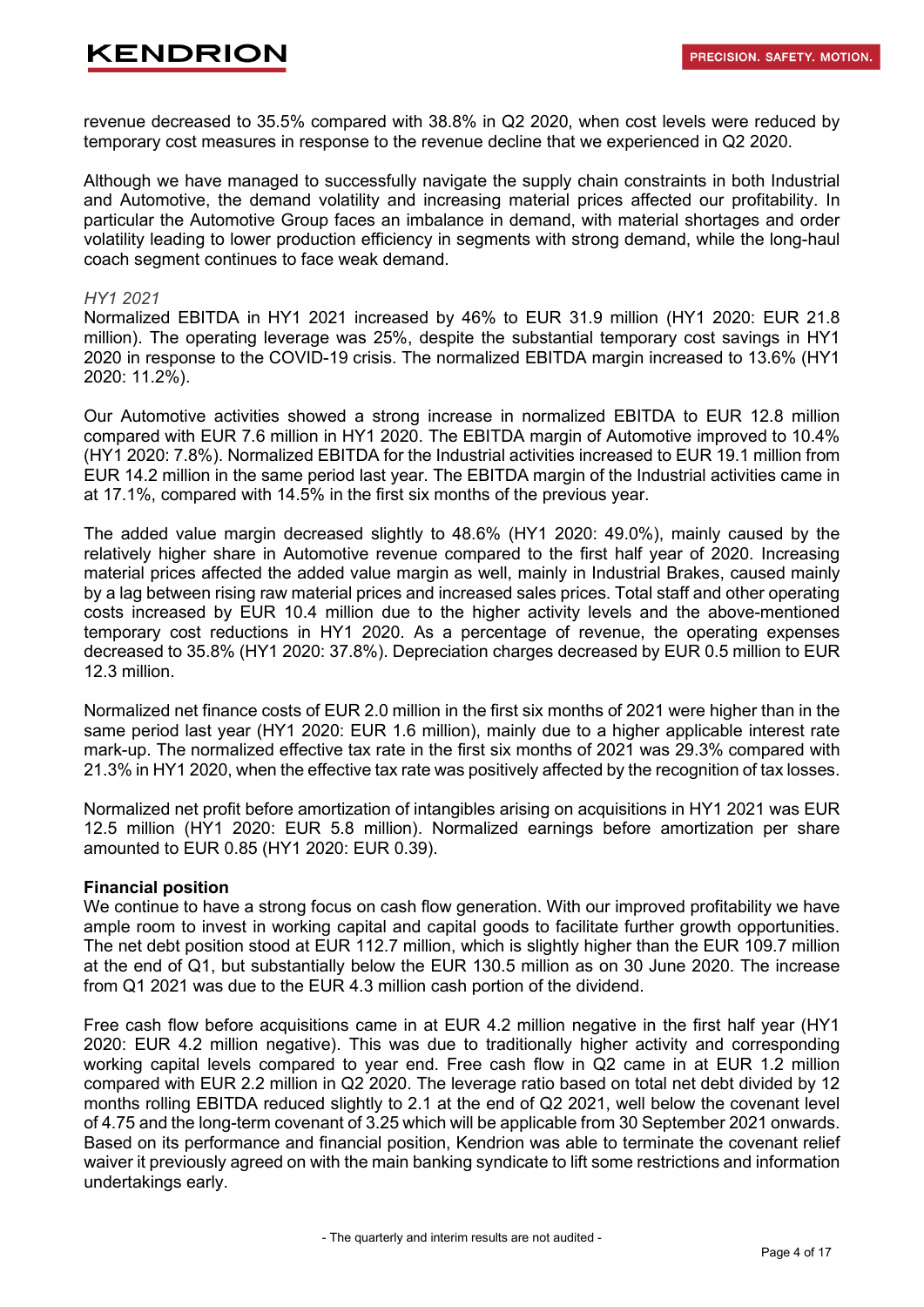Capital expenditure is also affected by increasing lead times resulting from supply chain constraints. Investments in HY1 2021 totaled EUR 10.1 million, below the depreciation level of EUR 12.3 million. We expect investments to increase in the second half of 2021 and end up above depreciation in 2021, partly due to the construction of our new factory in China. Kendrion's solvency ratio remains strong at 46.6% compared with 43.3% at the end of June 2020.

### **Number of employees**

The number of employees at the end of the second quarter was 2,647, including 260 temporary employees (Q1 2021: 2,531 employees).

### **Outlook**

The global economy has recovered in the past few quarters and underlying demand is strong post COVID-19. However, we see a continuation of constraints in the supply chain, demand volatility and increased raw material prices. That said, the broad-based energy transition is advancing at an everincreasing pace and longer-term, we expect demand for our products to grow in all three Business Groups.

We continue to see ample growth opportunities in our focus areas of Automotive, Industrial Brakes and China, and have a healthy product pipeline for future products. We remain positive about our business fundamentals, with our main objective being the delivery of sustainable profitable growth. We are well underway to achieve our medium-term targets.

### **Audio webcast interim results 2021**

Kendrion CEO Joep van Beurden and CFO Jeroen Hemmen will present the interim results on Tuesday, 25 August 2021 at 11:00 a.m. CET. A live audio webcast will be available on [https://www.kendrion.com](https://www.kendrion.com/en/about-kendrion/investor-relations) with playback functionalities.

### **Profile of Kendrion N.V.**

Kendrion develops, manufactures, and markets high-quality electromagnetic systems and components for industrial and automotive applications. For more than a century, we have been engineering precision parts for the world's leading innovators in passenger cars, commercial vehicles, and industrial applications. As a leading technology pioneer, Kendrion develops, designs and manufactures complex components and customized systems as well as local solutions on demand.

We are committed to the engineering challenges of tomorrow, and taking responsibility for how we source, manufacture, and conduct business is embedded into our culture of innovation. Rooted in Germany, headquartered in the Netherlands, and listed on the Amsterdam stock exchange, Kendrion's expertise extends across Europe to the Americas and Asia. Created with passion and engineered with precision.

### **Regulated information**

This press release contains information that qualifies or may qualify as information within the meaning of article 7(1) of the EU Market Abuse Regulation.

### **Responsibility statement**

In accordance with article 5:25d of the Financial Markets Supervision Act (*Wet op het financieel toezicht*), the Executive Board of Kendrion N.V. hereby declares that to the best of its knowledge, the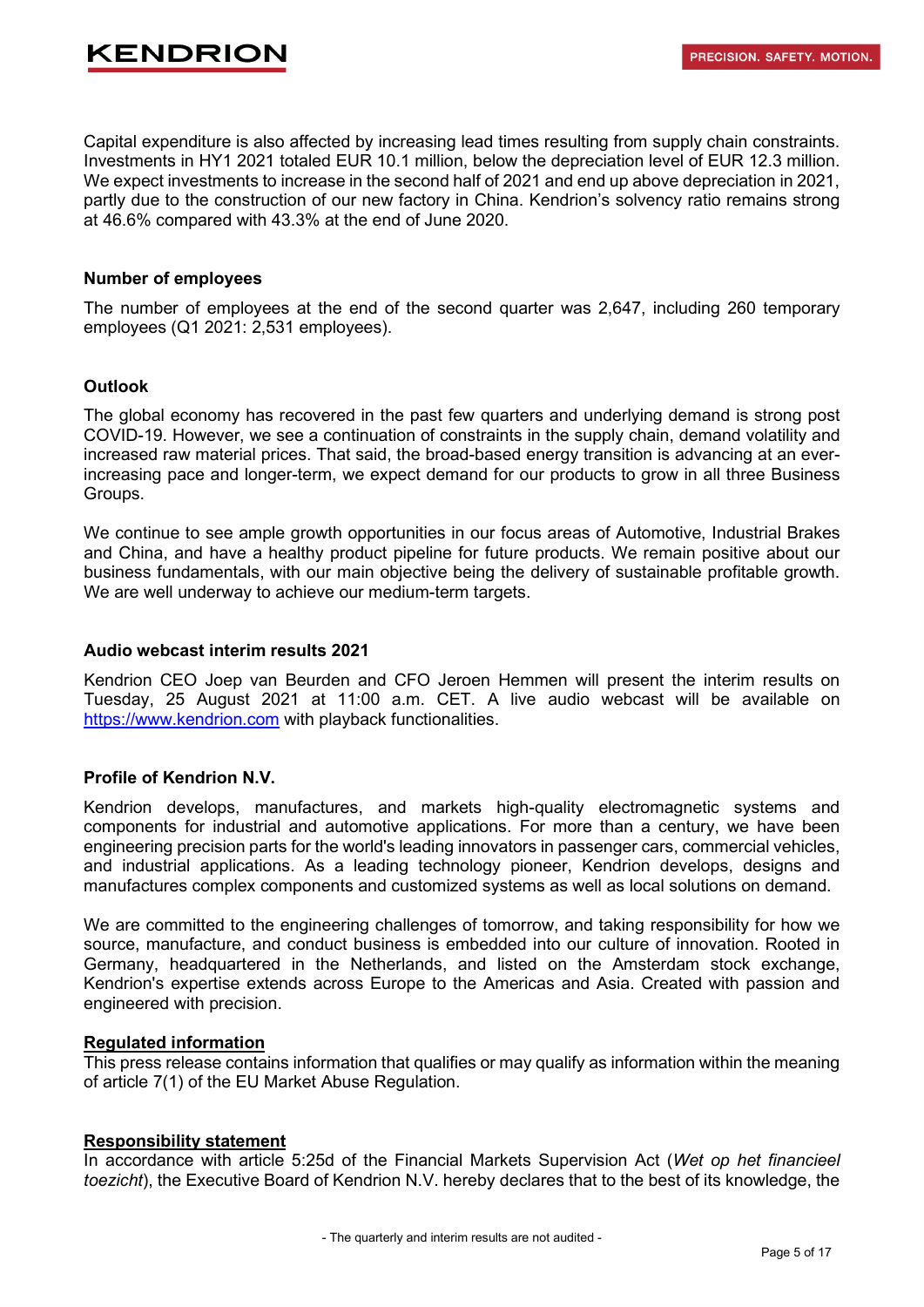

consolidated interim financial statements, which have been prepared in accordance with IAS 34 'Interim Financial Reporting', give a true and fair view of the assets, liabilities, financial position and profit or loss of Kendrion N.V. and the companies included in the consolidation taken as a whole, and the semi-annual management report for the six-month period ended 30 June 2021 gives a fair view of the information required pursuant to article 5:25d subsection 8 and 9 of the Financial Markets Supervision Act.

Amsterdam, 25 August 2021

The Executive Board

### **For more information, please contact:**

Kendrion N.V. Mr Joep van Beurden Chief Executive Officer Tel: +31 85 073 1504 Email: [IR@kendrion.com](mailto:IR@kendrion.com) Website: [www.kendrion.com](http://www.kendrion.com/)

### **Annexes**

- 1. Financial calendar 2021 2022
- 2. Semi-annual financial statements 2021
	- 2.1 Consolidated statement of comprehensive income
	- 2.2 Consolidated statement of financial position
	- 2.3 Consolidated cash flow statement
	- 2.4 Consolidated statement of changes in equity
	- 2.5 Reconciliation of normalized to reported 2021 figures
	- 2.6 Risks and risk management
	- 2.7 Notes to the consolidated interim financial statements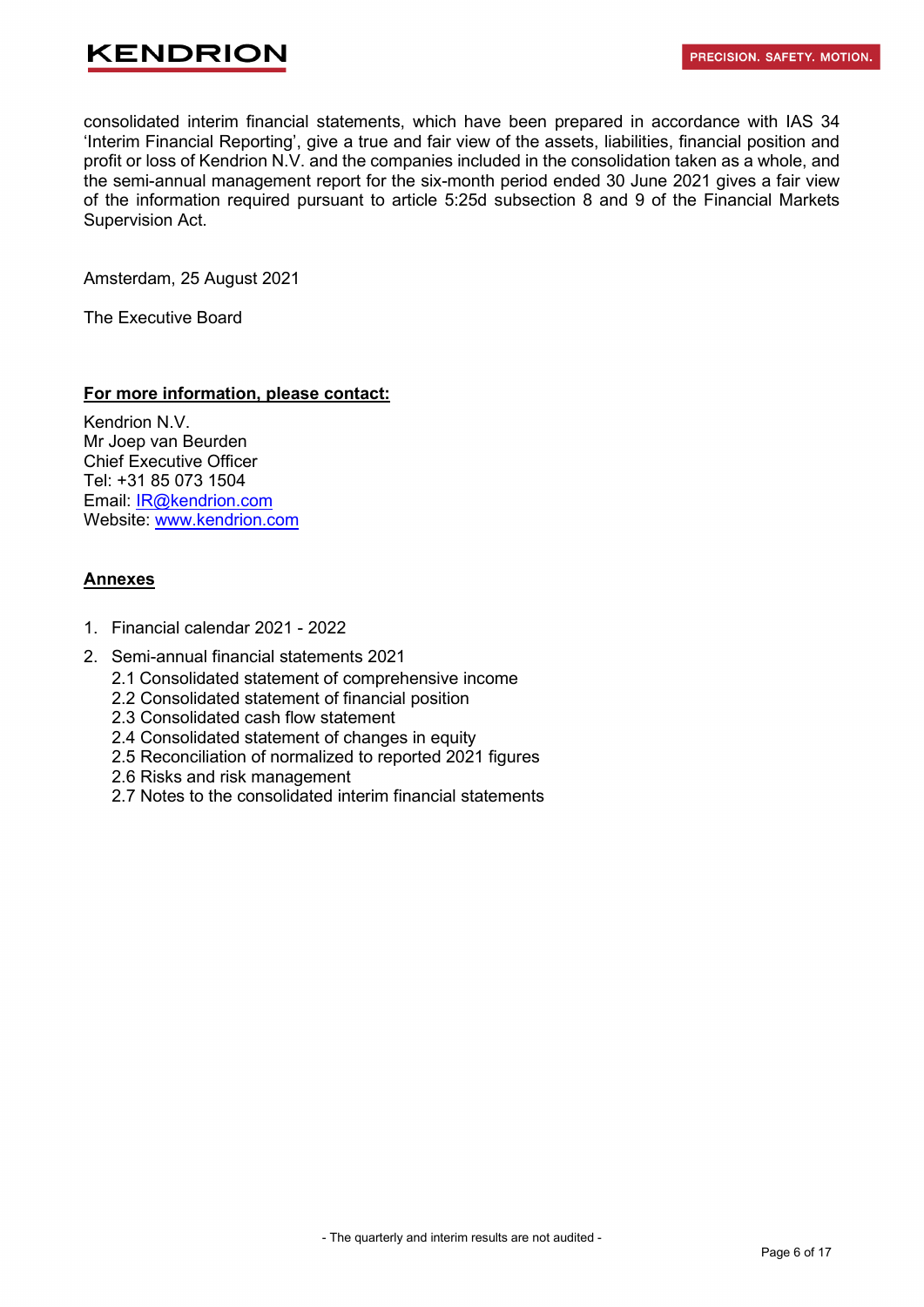## **Annex 1 – Financial calendar 2021 - 2022**

### **2021**

| Publication Q2 and HY1 2021 results | Wednesday, 25 August 2021 07.30 a.m. |            |
|-------------------------------------|--------------------------------------|------------|
| Analysts' meeting                   | Wednesday, 25 August 2021 11.00 a.m. |            |
| Publication Q3 2021 results         | Tuesday, 2 November 2021             | 07.30 a.m. |
| Analysts' call                      | Tuesday, 2 November 2021             | 11.00 a.m. |

### **2022**

| Publication Q4 and FY 2021 results     | Friday, 25 February 2022  | 07.30 a.m. |
|----------------------------------------|---------------------------|------------|
| Analysts' meeting                      | Friday, 25 February 2022  | 11.00 a.m. |
| <b>General Meeting of Shareholders</b> | Monday, 11 April 2022     | 02.00 p.m. |
| Publication Q1 2022 results            | Tuesday, 3 May 2022       | 07.30 a.m. |
| Analysts' call                         | Tuesday, 3 May 2022       | 11.00 a.m. |
| Publication Q2 and HY1 2022 results    | Wednesday, 24 August 2022 | 07.30 a.m. |
| Analysts' meeting                      | Wednesday, 24 August 2022 | 11.00 a.m. |
| Publication Q3 2022 results            | Tuesday, 8 November 2022  | 07.30 a.m. |
| Analysts' call                         | Tuesday, 8 November 2022  | 11.00 a.m. |
|                                        |                           |            |

- The quarterly and interim results are not audited -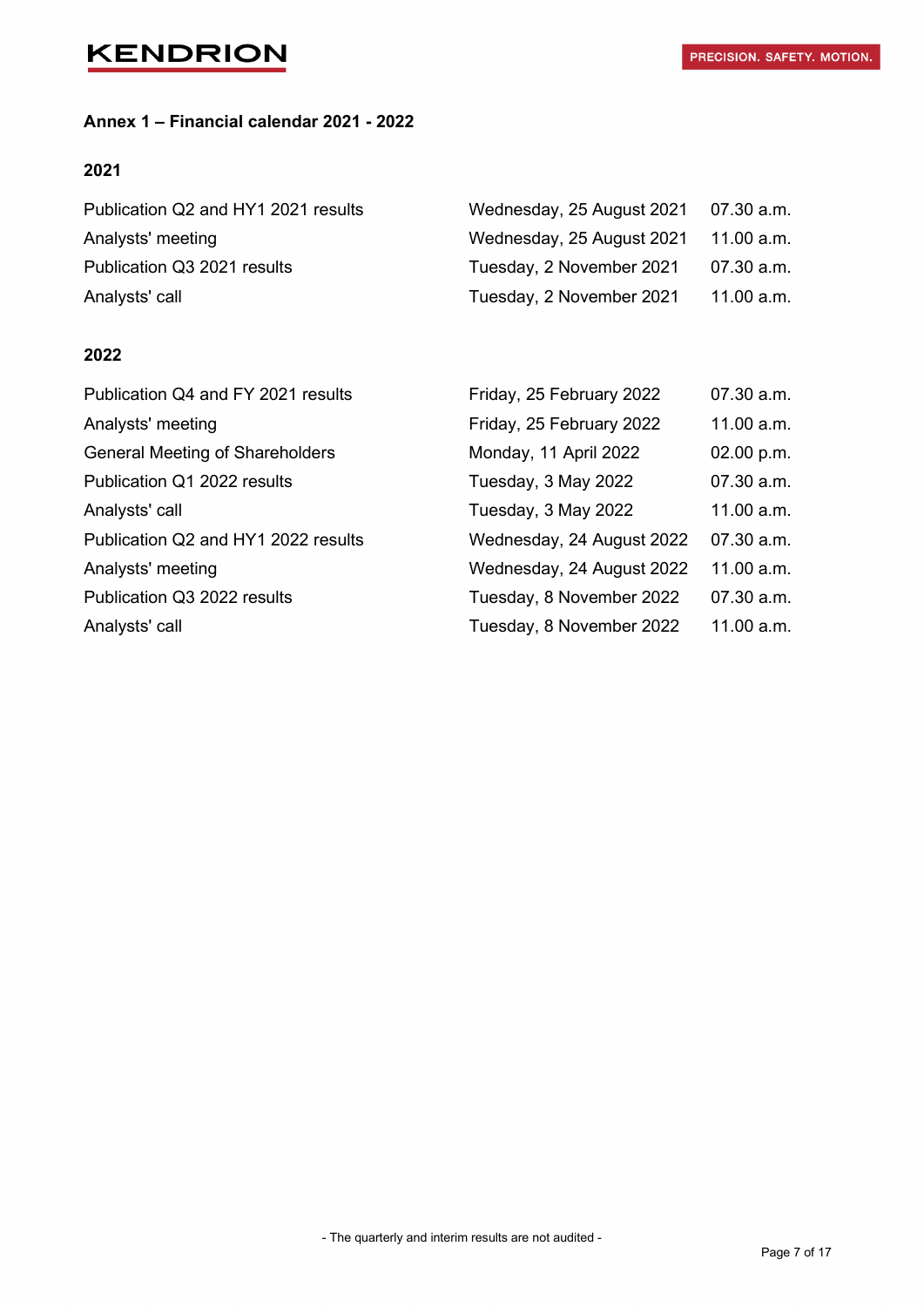### **ANNEX 2**

### **KENDRION N.V.**

## **SEMI - ANNUAL FINANCIAL STATEMENTS 2021 (UNAUDITED)**

### **Annex 2.1 – Consolidated statement of comprehensive income \***

| (EUR million)                                                                | Q2<br>2021 | Q2<br>2020 | half year<br>2021 | half year<br>2020 | full year<br>2020 |
|------------------------------------------------------------------------------|------------|------------|-------------------|-------------------|-------------------|
| Revenue                                                                      | 119,3      | 85,1       | 234,6             | 194,7             | 396,4             |
| Other income                                                                 | 0,0        | 0,1        | 0,0               | 0,2               | 0,3               |
| Total revenue and other income                                               | 119,3      | 85,2       | 234,6             | 194,9             | 396,7             |
| Changes in inventories of finished goods and work in progress                | (1,6)      | 3,7        | (3,9)             | 0,2               | 2,5               |
| Raw materials and subcontracted work                                         | 62,8       | 40,4       | 122,6             | 99,2              | 203,2             |
| Staff costs                                                                  | 34,1       | 27,4       | 67,6              | 60,9              | 119,5             |
| Depreciation and amortisation                                                | 6,9        | 7,3        | 14,1              | 14,9              | 30,1              |
| Other operating expenses                                                     | 8,3        | 6,1        | 16,3              | 14,4              | 31,3              |
| Result before net finance costs                                              | 8,8        | 0,3        | 17,9              | 5,3               | 10,1              |
| Finance income                                                               | 0,0        | 0,0        | 0,0               | 0,0               | 0,0               |
| Finance expense                                                              | (1,3)      | (0, 9)     | (2,0)             | (1,6)             | (4, 1)            |
| Share profit or loss of an associate                                         |            |            |                   |                   | (0,3)             |
| Profit before income tax                                                     | 7,5        | (0,6)      | 15,9              | 3,7               | 5,7               |
| Income tax expense                                                           | (2, 1)     | 0,6        | (4,6)             | (0,7)             | (1,4)             |
| Profit for the period                                                        | 5,4        | 0,0        | 11,3              | 3,0               | 4,3               |
| Other comprehensive income                                                   |            |            |                   |                   |                   |
| Remeasurements of defined benefit plans <sup>1</sup>                         |            |            |                   |                   | 1,6               |
| Foreign currency translation differences for foreign operations <sup>2</sup> |            |            | 2,8               | (1,0)             | (5, 5)            |
| Net change in fair value of cash flow hedges, net of income tax <sup>2</sup> |            |            | (0, 1)            | (0, 3)            | 0,2               |
| Other comprehensive income for the period, net of income tax <sup>3</sup>    |            |            | 2,7               | (1,3)             | (3,7)             |
| Total comprehensive income for the period                                    |            |            | 14,0              | 1,7               | 0,6               |
| Basic earnings per share (EUR), based on weighted average                    | 0,36       | 0,00       | 0,77              | 0,20              | 0,29              |
| Basic earnings per share (EUR), based on weighted average (diluted)          | 0.36       | 0,00       | 0,77              | 0,20              | 0,29              |

 $1$  This item will never be reclassified to profit or loss.

 $2$  These items may be reclassified to profit or loss.

 $^3$  All profits are attributable to owners of the company as non-controlling interest are not applicable.

\* Not adjusted for non-recurring items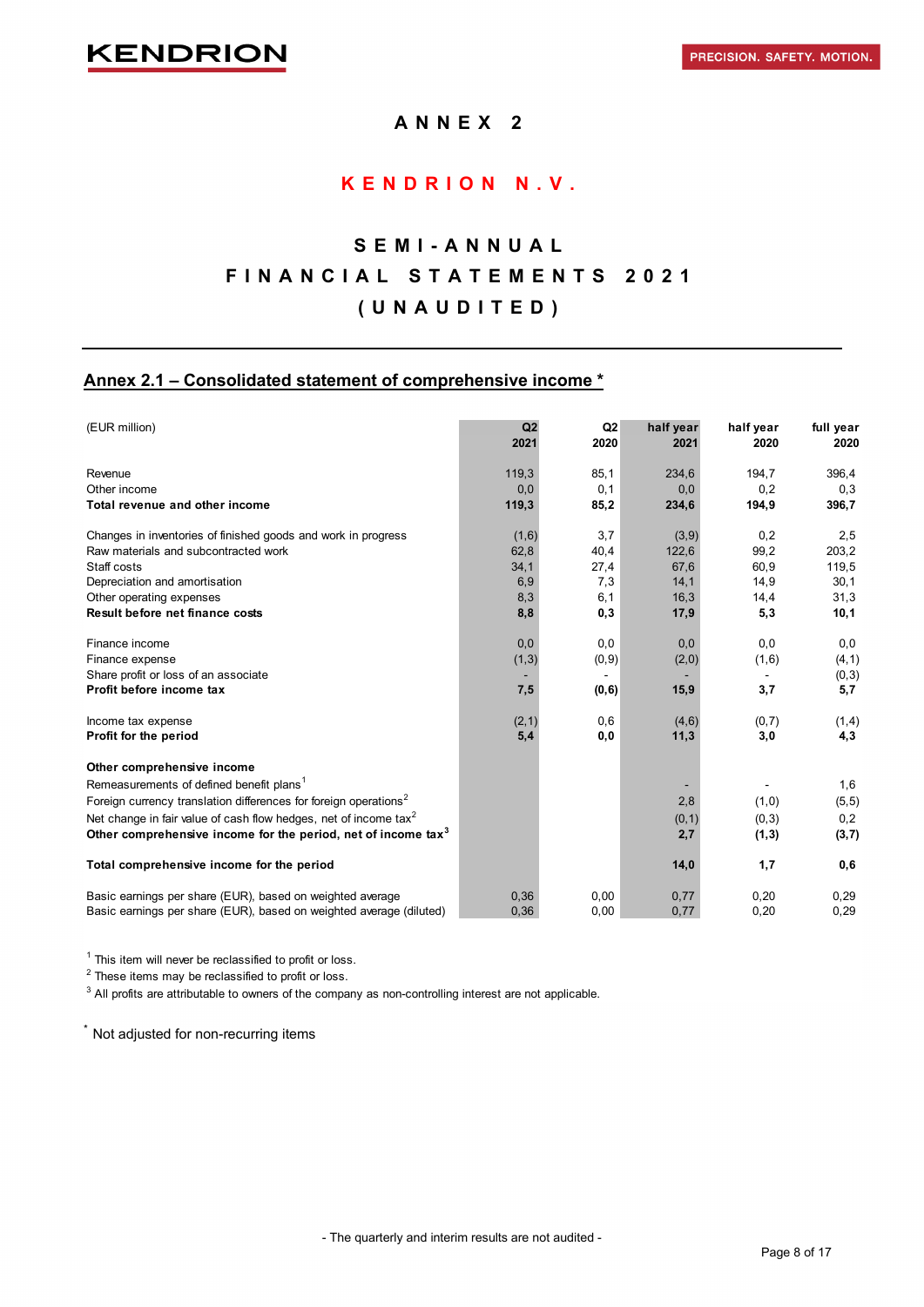## **Annex 2.2 – Consolidated statement of financial position**

| (EUR million)                            | 30 June<br>2021 | 30 June<br>2020 | 31 Dec.<br>2020 |
|------------------------------------------|-----------------|-----------------|-----------------|
| <b>Assets</b>                            |                 |                 |                 |
| Non-current assets                       |                 |                 |                 |
| Property, plant and equipment            | 116,8           | 123,4           | 118,7           |
| Intangible assets                        | 157,8           | 170,3           | 158,1           |
| Other investments, including derivatives | 2,8             | 2,6             | 3,0             |
| Deferred tax assets                      | 17,5            | 14,9            | 19,2            |
| Contract costs                           | 0,5             | 0,7             | 0,6             |
| <b>Total non-current assets</b>          | 295,4           | 311,9           | 299,6           |
| <b>Current assets</b>                    |                 |                 |                 |
| Inventories                              | 73,1            | 70,4            | 61,7            |
| Current tax assets                       | 1,6             | 1,6             | 1,4             |
| Trade and other receivables              | 73,2            | 57,4            | 53,4            |
| Cash and cash equivalents                | 13,7            | 33,1            | 13,0            |
| <b>Total current assets</b>              | 161,6           | 162,5           | 129,5           |
| <b>Total assets</b>                      | 457,0           | 474,4           | 429,1           |
| <b>Equity and liabilities</b>            |                 |                 |                 |
| <b>Equity</b>                            |                 |                 |                 |
| Share capital                            | 29,9            | 29,9            | 29,9            |
| Share premium                            | 45,8            | 51,7            | 51,7            |
| Reserves                                 | 126,1           | 120,8           | 117,5           |
| Retained earnings                        | 11,3            | 3,0             | 4,3             |
| <b>Total equity</b>                      | 213,1           | 205,4           | 203,4           |
| <b>Liabilities</b>                       |                 |                 |                 |
| Loans and borrowings                     | 112,4           | 153,7           | 104,2           |
| Employee benefits                        | 14,9            | 18,9            | 15,5            |
| Deferred tax liabilities                 | 15,6            | 17,7            | 15,9            |
| Provisions                               | 0,7             | 0,4             | 0,7             |
| <b>Total non-current liabilities</b>     | 143,6           | 190,7           | 136,3           |
| <b>Bank overdraft</b>                    | 7,4             | 6,6             | 4,5             |
| Loans and borrowings                     | 6,6             | 3,3             | 7,5             |
| Provisions                               | 0,9             | 1,1             | 1,5             |
| <b>Current tax liabilities</b>           | 5,8             | 2,6             | 5,2             |
| <b>Contract liabilities</b>              | 5,7             | 5,7             | 5,5             |
| Trade and other payables                 | 73,9            | 59,0            | 65,2            |
| <b>Total current liabilities</b>         | 100,3           | 78,3            | 89,4            |
| <b>Total liabilities</b>                 | 243,9           | 269,0           | 225,7           |
| <b>Total equity and liabilities</b>      | 457,0           | 474,4           | 429,1           |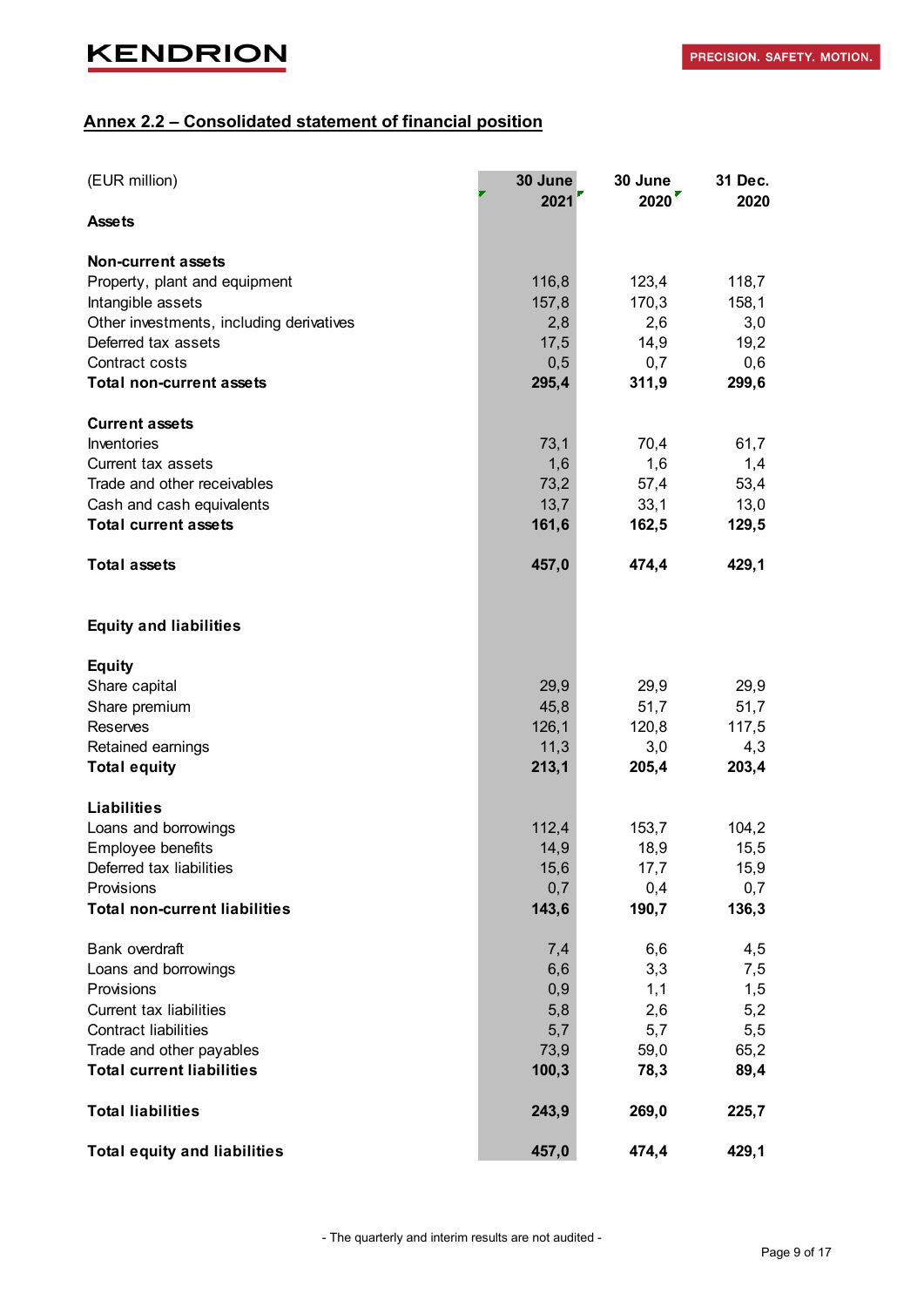### **Annex 2.3 – Consolidated cash flow statement**

| (EUR million)                                                               | half year<br>2021 | half year<br>2020        | full year<br>2020 |
|-----------------------------------------------------------------------------|-------------------|--------------------------|-------------------|
| Cash flows from operating activities                                        |                   |                          |                   |
| Profit for the period                                                       | 11,3              | 3,0                      | 4,3               |
| Adjustments for:                                                            |                   |                          |                   |
| Net finance costs                                                           | 2,0               | 1,6                      | 4,1               |
| Share profit or loss of an associate                                        |                   |                          | 0,3               |
| Income tax expense                                                          | 4,6               | 0,7                      | 1,4               |
| Depreciation of property, plant and equipment and software                  | 12,3              | 12,8                     | 25,7              |
| Amortisation of other intangible assets                                     | 1,8               | 2,1                      | 4,4               |
| Impairment of fixed assets                                                  | 0,1               | $\overline{\phantom{0}}$ | 2,4               |
| Share-based payments                                                        | 0,1               | 0,0                      | 0,0               |
|                                                                             | 32,2              | 20,2                     | 42,6              |
| Change in trade and other receivables                                       | (19,0)            | (3,3)                    | (0,2)             |
| Change in inventories                                                       | (10,7)            | 0,0                      | 6,9               |
| Change in trade and other payables                                          | 8,1               | (7,3)                    | (0,2)             |
| Change in provisions                                                        | (1,2)             | (1,2)                    | (2,0)             |
| Change in contract liabilities                                              | 0,2               | (0, 9)                   | (1,1)             |
|                                                                             | 9,6               | 7,5                      | 46,0              |
| Interest paid                                                               | (1,6)             | (1,3)                    | (2,9)             |
| Interest received                                                           | 0,0               | 0,0                      | 0,0               |
| Tax paid                                                                    | (2,7)             | (0,6)                    | (1,3)             |
| Net cash flows from operating activities                                    | 5,3               | 5,6                      | 41,8              |
| Cash flows from investing activities                                        |                   |                          |                   |
| Acquisition of subsidiaries                                                 |                   | (77,7)                   | (77,7)            |
| Investments in property, plant and equipment                                | (7,7)             | (7,8)                    | (12, 9)           |
| Disinvestments of property, plant and equipment                             | 0,2               | 0,3                      | 0,4               |
| Investments in intangible fixed assets                                      | (2,2)             | (2,3)                    | (3, 1)            |
| Disinvestments of intangible fixed assets                                   | 0,0               |                          | 0,0               |
| (Dis)investments of other investments<br>Net cash from investing activities | 0,2<br>(9, 5)     | 0,0<br>(87, 5)           | (0, 9)<br>(94, 2) |
| Free cash flow                                                              | (4, 2)            | (81, 9)                  | (52, 4)           |
| Cash flows from financing activities                                        |                   |                          |                   |
| Payment of lease liabilities                                                | (1,7)             | (1,5)                    | (2,9)             |
| Proceeds from borrowings (non current)                                      | 8,4               | 105,2                    | 59,4              |
| Proceeds from borrowings (current)                                          |                   | 0,2                      | 0,2               |
| Repayment of borrowings (current)                                           | (0, 8)            |                          |                   |
| Dividends paid                                                              | (4,3)             |                          |                   |
| Net cash from financing activities                                          | 1,6               | 103,9                    | 56,7              |
| Change in cash and cash equivalents                                         | (2,6)             | 22,0                     | 4,3               |
| Cash and cash equivalents at 1 January                                      | 8,5               | 4,6                      | 4,6               |
| Effect of exchange rate fluctuations on cash held                           | 0,4               | (0, 1)                   | (0, 4)            |
| Cash and cash equivalents at end of period                                  | 6,3               | 26,5                     | 8,5               |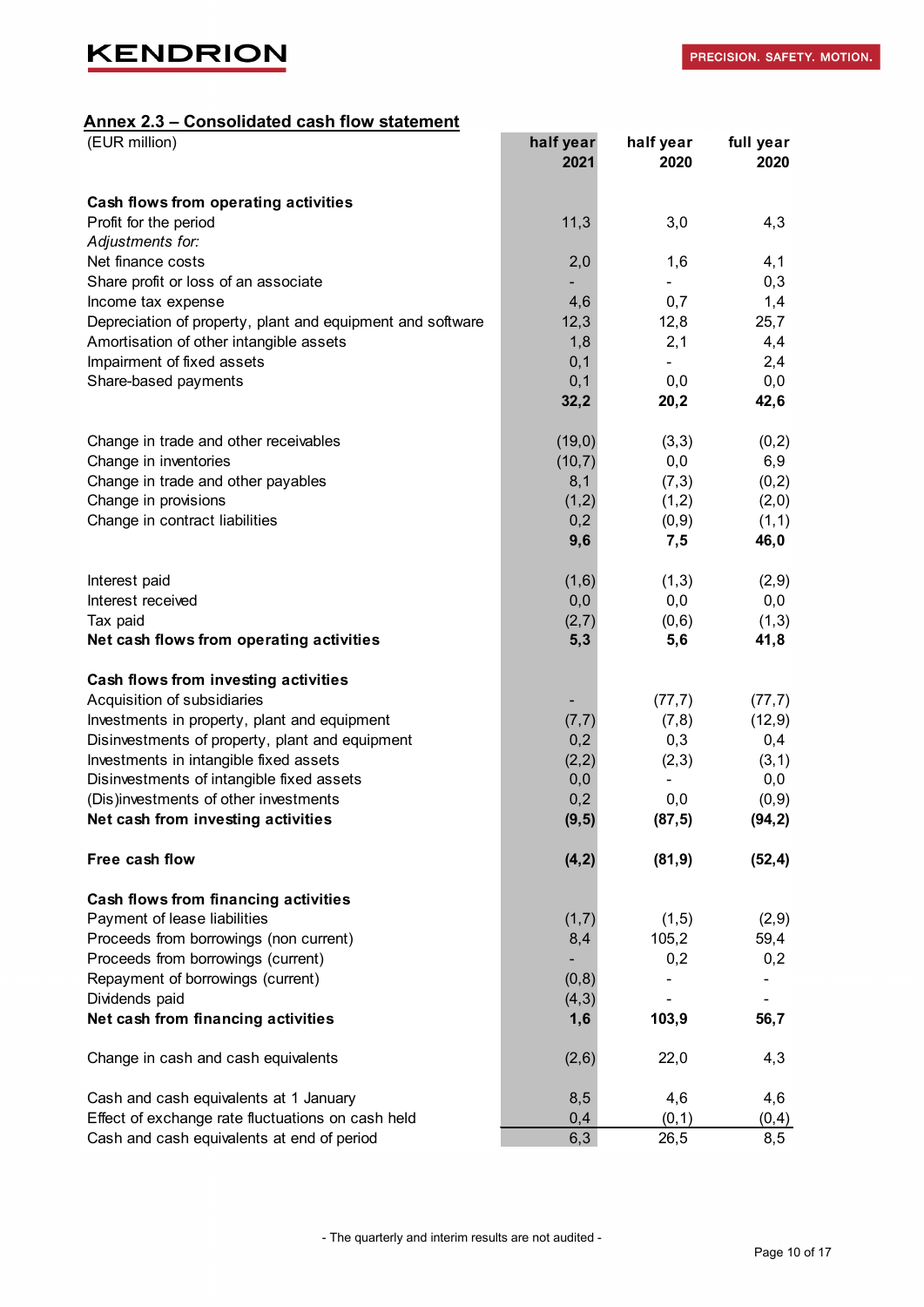### **Annex 2.4 – Consolidated statement of changes in equity**

## **Consolidated statement of changes in equity**

|                                                                 | Share   | Share          | Translation |                    | Hedge Reserve for | Other    | Retained | <b>Total</b> |
|-----------------------------------------------------------------|---------|----------------|-------------|--------------------|-------------------|----------|----------|--------------|
| (EUR million)                                                   | capital | premium        | reserve     | reserve own shares |                   | reserves | earnings | equity       |
| Balance at 1 January 2020                                       | 29,9    | 51,7           | 5,3         | (0, 1)             | (3,7)             | 111,2    | 8,3      | 202,6        |
| Total comprehensive income for the period                       |         |                |             |                    |                   |          |          |              |
| Profit or loss                                                  |         |                |             |                    |                   |          | 4,3      | 4,3          |
| Other comprehensive income                                      |         |                |             |                    |                   |          |          |              |
| Remeasurements of defined benefit plans                         |         |                |             |                    |                   | 1,6      |          | 1,6          |
| Foreign currency translation differences for foreign operations |         |                | (5, 5)      |                    |                   |          |          | (5, 5)       |
| Net change in fair value of cash flow hedges, net of income tax |         |                |             | 0,2                |                   |          |          | 0,2          |
| Other comprehensive income for the period, net of income tax    |         | $\blacksquare$ | (5, 5)      | 0,2                |                   | 1,6      |          | (3,7)        |
| Total comprehensive income for the period                       |         | ٠              | (5, 5)      | 0,2                |                   | 1,6      | 4,3      | 0,6          |
| Transactions with owners, recorded directly in equity           |         |                |             |                    |                   |          |          |              |
| Contributions by and distributions to owners                    |         |                |             |                    |                   |          |          |              |
| Issue of ordinary shares                                        |         |                |             |                    |                   |          |          |              |
| Own shares sold                                                 |         |                |             |                    |                   |          |          |              |
| Share-based payment transactions                                |         |                |             |                    | 0,3               | (0, 1)   |          | 0,2          |
| Dividends to equity holders                                     |         |                |             |                    |                   |          |          |              |
| Appropriation of retained earnings                              |         |                |             |                    |                   | 8,3      | (8,3)    |              |
| Balance at 31 December 2020                                     | 29,9    | 51,7           | (0,2)       | 0,1                | (3, 4)            | 121,0    | 4,3      | 203,4        |

|                                                                 | Share   | Share   | Translation |                    | Hedge Reserve for | Other    | Retained | <b>Total</b> |
|-----------------------------------------------------------------|---------|---------|-------------|--------------------|-------------------|----------|----------|--------------|
| (EUR million)                                                   | capital | premium | reserve     | reserve own shares |                   | reserves | earnings | equity       |
| Balance at 1 January 2021                                       | 29,9    | 51,7    | (0, 2)      | 0,1                | (3,4)             | 121,0    | 4,3      | 203,4        |
| Total comprehensive income for the period                       |         |         |             |                    |                   |          |          |              |
| Profit or loss                                                  |         |         |             |                    |                   |          | 11,3     | 11,3         |
| Other comprehensive income                                      |         |         |             |                    |                   |          |          |              |
| Remeasurements of defined benefit plans                         |         |         |             |                    |                   |          |          |              |
| Foreign currency translation differences for foreign operations |         |         | 2,8         |                    |                   |          |          | 2,8          |
| Net change in fair value of cash flow hedges, net of income tax |         |         |             | (0, 1)             |                   |          |          | (0, 1)       |
| Other comprehensive income for the period, net of income tax    |         |         | 2,8         | (0, 1)             |                   |          |          | 2,7          |
| Total comprehensive income for the period                       |         |         | 2,8         | (0, 1)             |                   |          | 11,3     | 14,0         |
| Transactions with owners, recorded directly in equity           |         |         |             |                    |                   |          |          |              |
| Contributions by and distributions to owners                    |         |         |             |                    |                   |          |          |              |
| Issue of ordinary shares                                        | 0,0     | 0,0     |             |                    |                   |          |          | 0,0          |
| Own shares sold                                                 |         |         |             |                    | 1,4               | 0,2      |          | 1,6          |
| Share-based payment transactions                                |         |         |             |                    | 0, 1              | (0, 1)   |          |              |
| Dividends to equity holders                                     |         | (5,9)   |             |                    |                   |          |          | (5,9)        |
| Appropriation of retained earnings                              |         |         |             |                    |                   | 4,3      | (4,3)    |              |
| Balance at 30 June 2021                                         | 29,9    | 45,8    | 2,6         | (0, 0)             | (1, 9)            | 125,4    | 11,3     | 213,1        |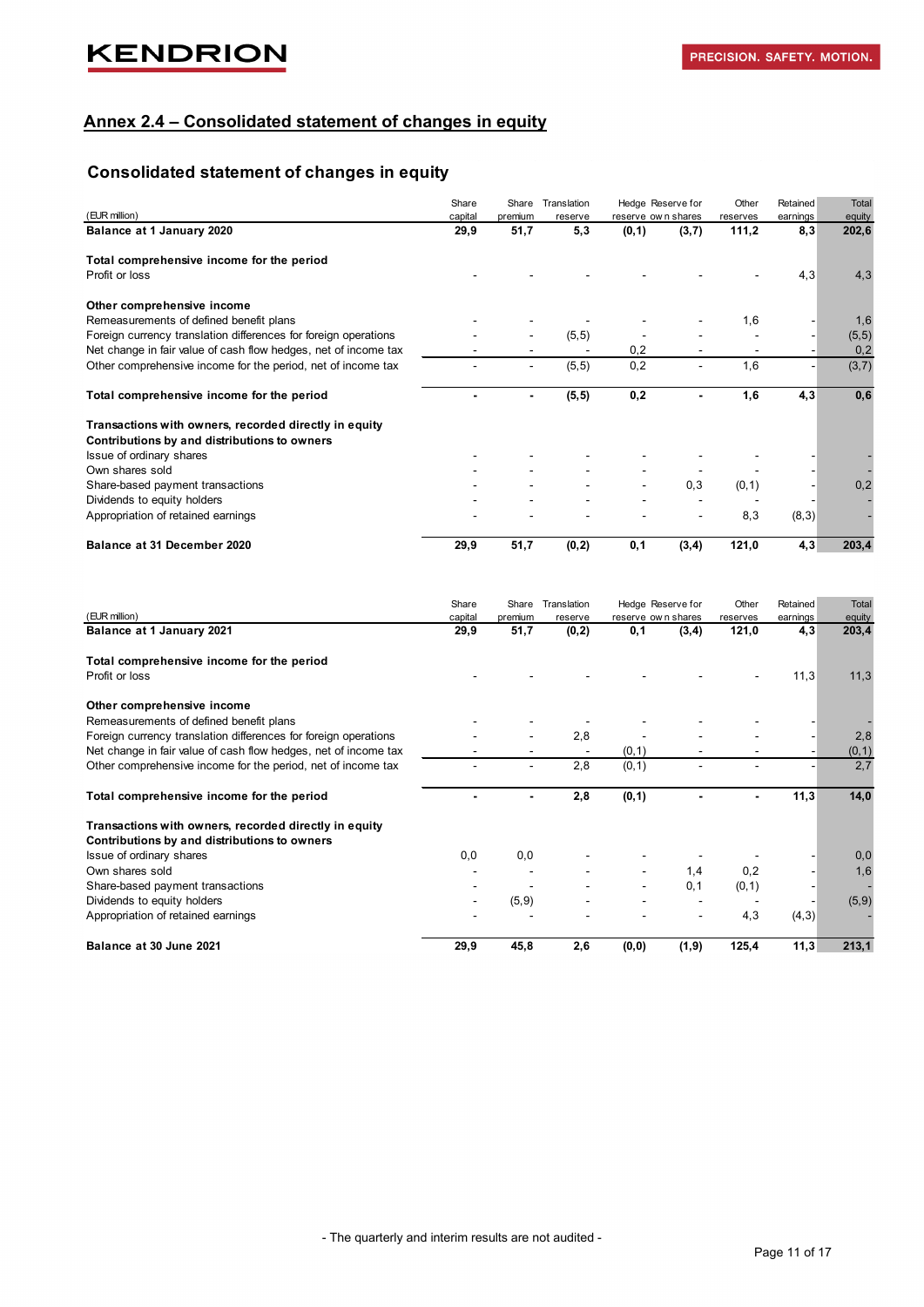## **Annex 2.5 – Reconciliation of normalized to reported figures**

| $(x$ EUR 1 million)                                                         | HY1 2021 | <b>HY1 2020</b> | <b>FY 2020</b> |
|-----------------------------------------------------------------------------|----------|-----------------|----------------|
|                                                                             |          |                 |                |
| Reported result before net finance costs                                    | 17,9     | 5,3             | 10,1           |
| Reported amortisation                                                       | 1,8      | 2,1             | 4,4            |
| Reported operating result before amortisation (EBITA)                       | 19,7     | 7,4             | 14,5           |
| One-off costs related to restructuring measures in staff costs              | 0,2      | 1,1             | 1,5            |
| One-off costs related to restructuring measures in other operating expenses | 0,1      | 0,0             | 0,7            |
| One-off costs related to acquisition costs in other operating expenses      |          | 0, 5            | 0,6            |
| One-off costs related to impairment capitalized R&D                         |          |                 | 1,6            |
| One-off costs related to tax claim receipt                                  | (0, 4)   |                 |                |
| Normalised EBITA                                                            | 19,6     | 9,0             | 18,9           |
|                                                                             |          |                 |                |
| Reported amortisation                                                       | (1,8)    | (2, 1)          | (4, 4)         |
| Reported net finance costs                                                  | (2,0)    | (1,6)           | (4, 1)         |
| One-off costs related to tax audits in finance expense                      |          |                 | 0,6            |
| One-off costs related to acquisition costs in finance expense               |          | 0,0             | 0,0            |
| Reported share profit or loss of an associate                               |          |                 | (0, 3)         |
| Normalised profit before income tax                                         | 15,8     | 5,3             | 10,7           |
| Reported income tax expense                                                 | (4, 6)   | (0,7)           | (1,4)          |
| One-off costs related to simplifying measures in income tax expenses        |          |                 | 0,2            |
| Impact one-off costs on income tax expense                                  | (0, 0)   | (0,4)           | (1, 1)         |
| Amortisation after tax                                                      | 1,3      | 1,6             | 3,3            |
| Normalised net profit for the period before amortisation                    | 12,5     | 5,8             | 11,7           |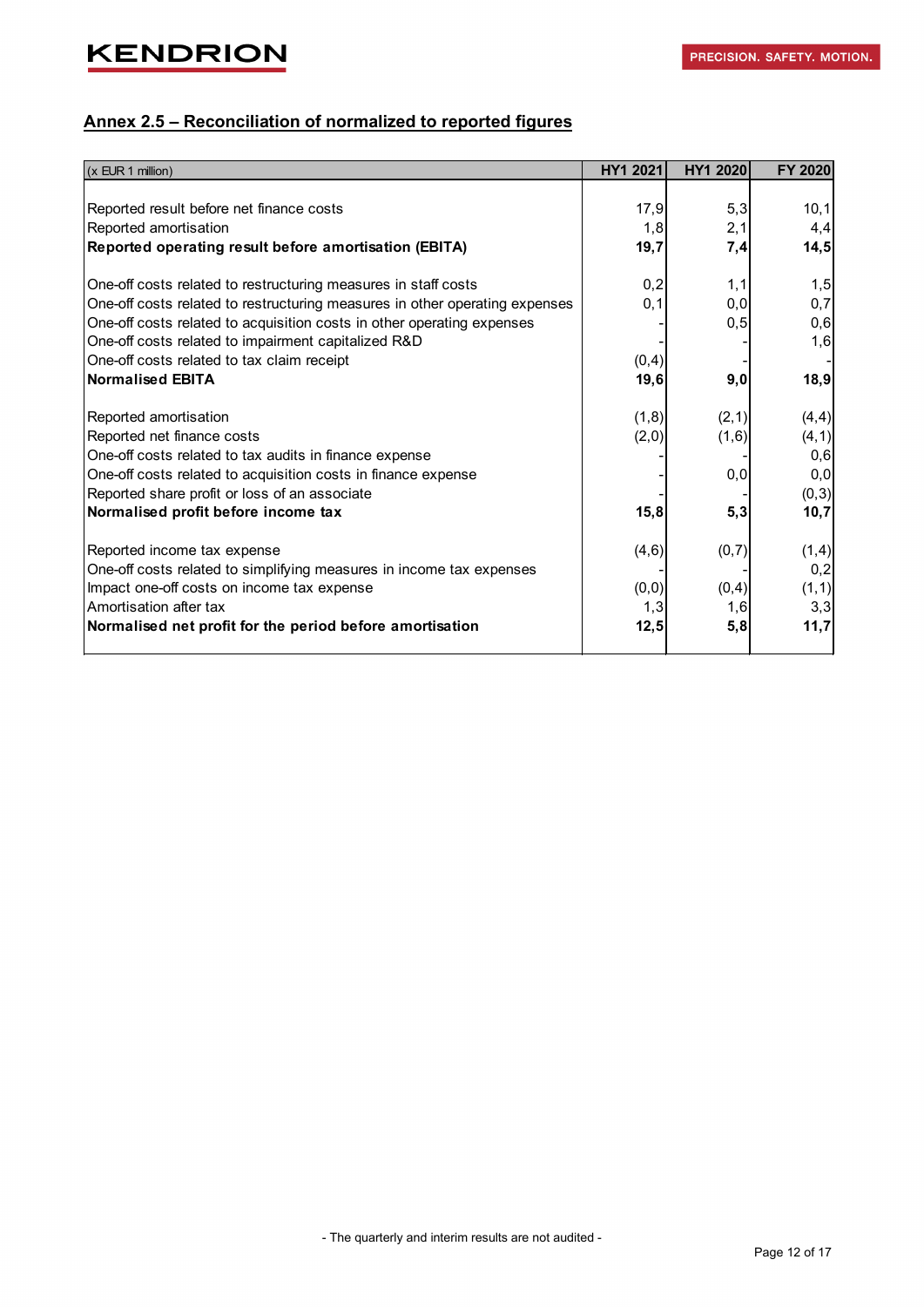### **Annex 2.6 – Risks and risk management**

The 2020 Annual Integrated Report of Kendrion N.V. describes the risk categories and risk factors that could have an adverse impact on the business and financial performance. We consider the risk factors as communicated in our 2020 Annual Integrated Report still to be valid. Although the COVID-19 pandemic risk has stabilized to a certain extent, the global recovery – combined with a constrained supply chain – provides challenges and is affecting the business with increased demand and order volatility and increasing raw material prices. The risk factors described in Kendrion N.V.'s 2020 Annual Integrated Report on pages 63 to 68 are deemed to be included herein by reference.

Additional risks not known to Kendrion, or currently believed not to be material, may occur, and later turn out to have a material impact on Kendrion's business, objectives, or capital resources.

- The quarterly and interim results are not audited -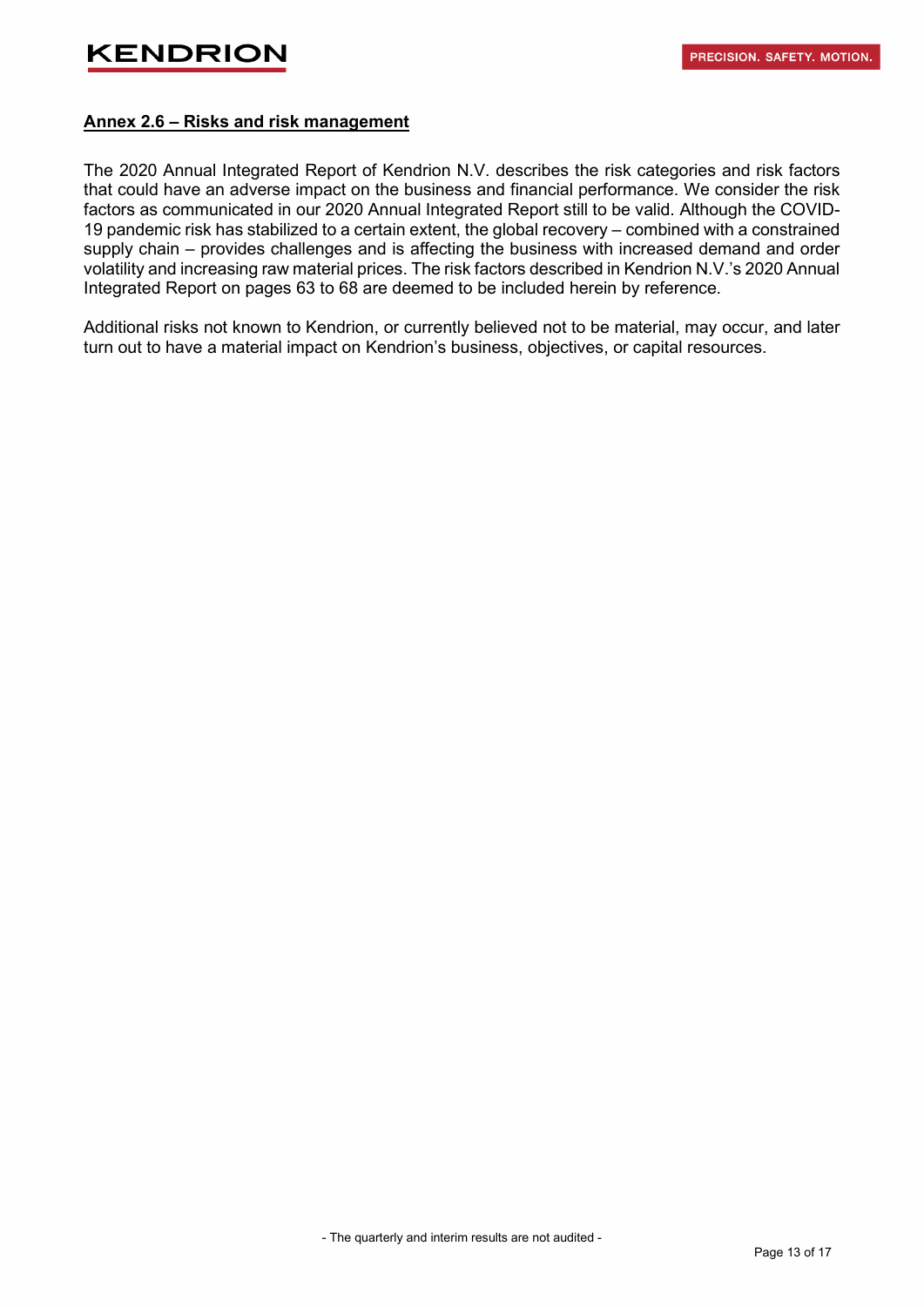### **Annex 2.7 – Notes to the consolidated interim financial statements**

#### **1. Reporting entity**

Kendrion N.V. is a public company organized under Dutch law. Its statutory seat is Amsterdam, and its principal office is located in Amsterdam, the Netherlands.

Kendrion N.V. and its consolidated subsidiaries develop, manufacture and market high-quality electromagnetic systems and components for industrial and automotive applications.

The consolidated interim financial statements as at and for the six-month period ended 30 June 2021 include the results of Kendrion N.V., its subsidiaries (collectively referred to as the "Group") and the Group's interests in associates and jointly controlled entities.

The consolidated interim financial statements are unaudited.

#### **2. Declaration of conformity**

The consolidated interim financial statements have been prepared in accordance with International Financial Reporting Standards (IFRS) as adopted by the European Union, IAS 34, Interim Financial Reporting, and should be read in conjunction with the annual consolidated financial statements as at and for the year ended 31 December 2020, which are available from Kendrion N.V.'s registered office at Herikerbergweg 213, 1101 CN Amsterdam, or at [www.kendrion.com.](http://www.kendrion.com/)

The consolidated interim financial statements do not include all the information required for a complete set of IFRS financial statements. However, selected explanatory notes are included to explain events and transactions that are significant to an understanding of the changes in the Group's financial position and performance since the last annual consolidated financial statements as at and for the year ended 31 December 2020.

The consolidated interim financial statements were authorized for issue by the Executive Board and the Supervisory Board on 25 August 2021.

### **3. Significant accounting policies**

The accounting policies applied in the consolidated interim financial statements are the same as those applied in the Group's consolidated financial statements as at and for the year ended 31 December 2020. To the extent amendments to International Financial Reporting Standards and interpretations have become effective for annual periods beginning on or after 1 January 2021 these do not have a material impact on the Group's financial performance in the first six months of 2021 and the financial position as at 30 June 2021.

### **4. Accounting estimates**

The preparation of the consolidated interim financial statements requires the Executive Board to make judgements, estimates and assumptions that affect the application of accounting policies, the reported amounts of assets, liabilities, income and expenditures as well as the information disclosed. Actual results may differ from these estimates. The Group has applied best judgment to make reasonable estimates.

Unless otherwise specified herein in the preparation of the consolidated interim financial statements, important opinions formed by management in applying the Group's accounting policies, and the main sources of estimation used are equal to the opinions and sources used in preparing the annual consolidated financial statements as at and for the year ended 31 December 2020.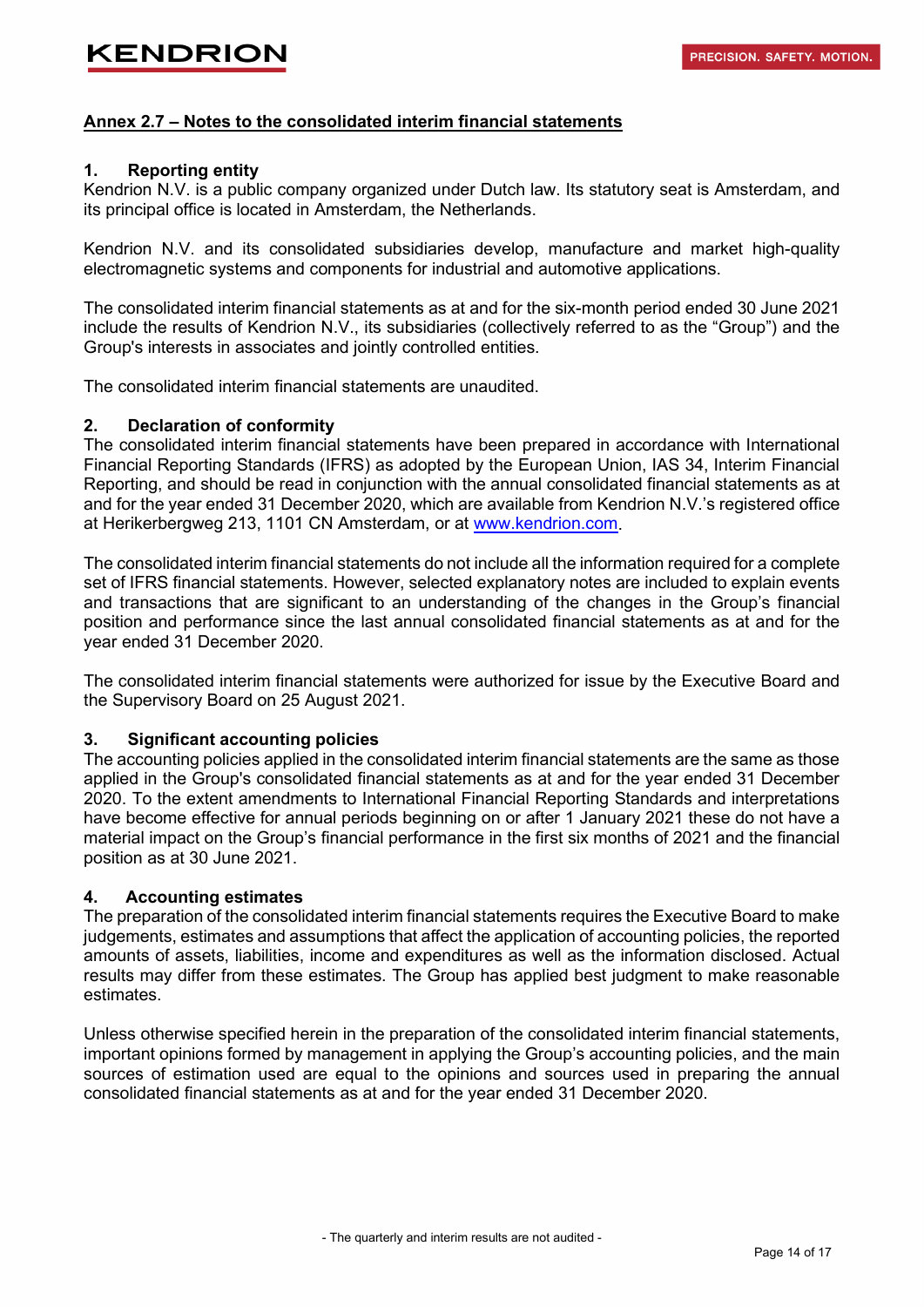### **5. Financial risk management**

The Group's objectives and policy relating to financial risk management are identical to the objectives and policy disclosed in the annual consolidated financial statements as at and for the year ended 31 December 2020.

### **6. Segment reporting**

Based on the structure of the Kendrion Group and the criteria of IFRS 8 Operating segments, Kendrion has concluded that its Business Groups are the operating segments within the Kendrion Group. Based on the aggregation criteria of IFRS 8, these operating segments have been aggregated into two reportable segments: the Industrial activities and the Automotive activities.

|                                                             | Industrial      |                  | <b>Automotive</b> |                  | <b>Consolidated</b> |                 |  |
|-------------------------------------------------------------|-----------------|------------------|-------------------|------------------|---------------------|-----------------|--|
| (x EUR 1 million unless otherw ise stated)                  | <b>HY1 2021</b> | <b>HY1 20201</b> | HY1 2021          | <b>HY1 20201</b> | <b>HY1 2021</b>     | <b>HY1 2020</b> |  |
|                                                             |                 |                  |                   |                  |                     |                 |  |
| Revenue from transactions with third parties                | 111,6           | 97,7             | 123,0             | 97,0             | 234,6               | 194,7           |  |
| Inter-segment revenue                                       | 0,0             | 0,0              | 0,1               | 0,1              | 0,1                 | 0,1             |  |
| <b>EBITDA</b>                                               | 19,1            | 13,3             | 12,9              | 6,9              | 32,0                | 20,2            |  |
| EBITDA as a % of revenue                                    | 17,1%           | 13,6%            | 10,5%             | 7,1%             | 13,6%               | 10,4%           |  |
| <b>EBITA</b>                                                | 15,0            | 9,0              | 4,7               | (1,6)            | 19,7                | 7,4             |  |
| EBITA as a % of revenue                                     | 13,4%           | 9,2%             | 3,8%              | $-1,7%$          | 8,4%                | 3,8%            |  |
| EBITDA <sup>1</sup>                                         | 19,1            | 14,2             | 12,8              | 7,6              | 31,9                | 21,8            |  |
| $\overline{\mathsf{EBITDA}}$ as a % of revenue <sup>1</sup> | 17,1%           | 14,5%            | 10,4%             | 7,8%             | 13,6%               | 11,2%           |  |
| EBITA <sup>1</sup>                                          | 15,0            | 9,9              | 4,6               | (0, 9)           | 19,6                | 9,0             |  |
| $\sf EBITA$ as a % of revenue $^1$                          | 13,4%           | 10,2%            | 3,8%              | $-0,9%$          | 8,4%                | 4,6%            |  |
| Reportable segment assets                                   | 232,1           | 231,8            | 224,9             | 242,6            | 457,0               | 474,4           |  |
|                                                             |                 |                  |                   |                  |                     |                 |  |
| Reportable segment employees (FTE)                          | 1.130           | 1.083            | 1.517             | 1.345            | 2.647               | 2.428           |  |

<sup>1</sup> Normalised for non-recurring costs of EUR -0.1 million for HY1 2021 and of EUR 1.6 million for HY1 2020.

### **7. Seasonality**

Kendrion is not significantly affected by seasonal trends. There are, however, fewer working days in the second half of the year due to the summer holiday periods in the third quarter and the bank holidays in December.

### **8. Changes in the Group**

There were no changes in the Group as at 30 June 2021 compared to 31 December 2020.

### **9. Main currencies**

The table below shows the main exchange rates during the first half of 2021:

|                |         | At 30 June At 31 December | Average over |
|----------------|---------|---------------------------|--------------|
| Value of EUR   | 2021    | 2020                      | HY1 2021     |
| Pound sterling | 0,8581  | 0,8990                    | 0,8701       |
| Czech koruna   | 25,4881 | 26,2419                   | 25,9141      |
| Chinese yuan   | 7,6742  | 8,0225                    | 7,7995       |
| US dollar      | 1,1884  | 1,2271                    | 1,2057       |
| Romanian lei   | 4,9280  | 4,8683                    | 4,9022       |
| Swedish krona  | 10,1110 | 10,0343                   | 10,1309      |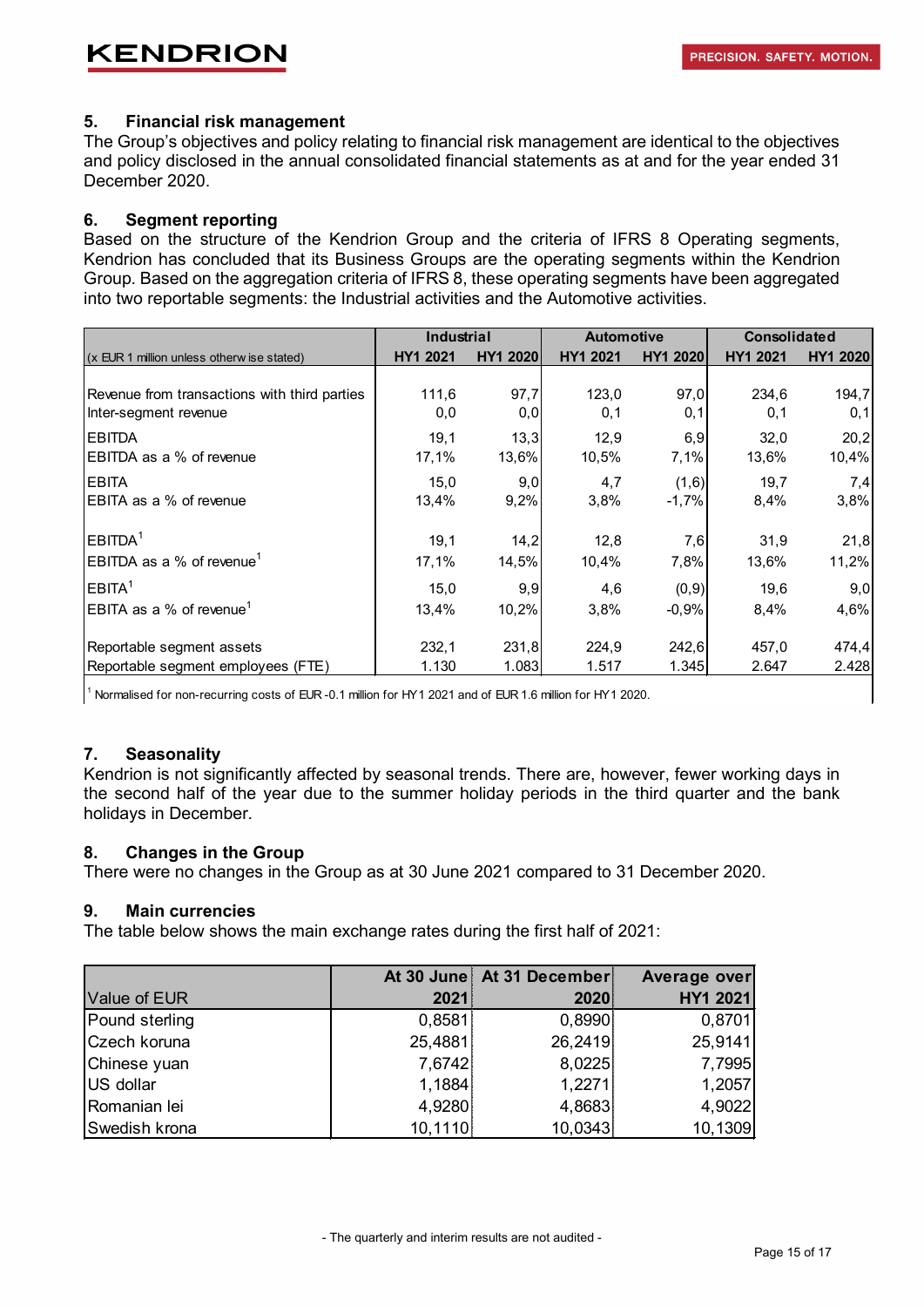### **10. Property, plant and equipment**

#### *Capital commitments*

As at 30 June 2021, the Group had agreements outstanding for the acquisition of property, plant and equipment in the amount of EUR 7.7 million (versus EUR 2.7 million as at 30 June 2020).

### **11. Impairment**

During the first half of 2021, as well as in previous periods, Kendrion assessed whether there were indications during this period for impairments adjusting goodwill or other key assets, and the conclusion was that there was no need for impairment.

### **12. Deferred tax assets**

As at 30 June 2021, deferred tax assets amounted to EUR 17.5 million, of which a total of EUR 7.2 million relates to the valuation of tax losses carried forward and can be specified as follows:

| Germany                  | EUR 1.4 million |
|--------------------------|-----------------|
| United States of America | EUR 2.0 million |
| Other                    | EUR 3.8 million |

### **13. Equity**

The table below shows the number of outstanding shares as at 30 June 2021.

|                                              | <b>Shares entitled</b> |             | Shares owned Total number of |
|----------------------------------------------|------------------------|-------------|------------------------------|
|                                              | to dividend            | by Kendrion | issued shares                |
| At 1 January 2021                            | 14.766.481             | 167.503     | 14.933.984                   |
| Issued shares (share dividend)               | 69.634                 | (68.883)    | 751                          |
| <b>Issued registered shares (share plan)</b> | 3.913                  | (3.913)     |                              |
| Delivered shares                             | 1.044                  | (1.044)     |                              |
| At 30 June 2021                              | 14.841.072             | 93.663      | 14.934.735                   |

### **14. Loans and borrowings**

As at 30 June 2021, the Group had the following credit lines available:

- EUR 150.0 million revolving Credit Facility with a syndicate of three banks consisting of HSBC, Deutsche Bank and ING Bank. The Credit Facility is committed until 27 July 2023 and includes an option (accordion option) to increase the facility with a maximum of EUR 75.0 million and the possibility to attract additional alternative sources of debt funding;
- EUR 8.4 million other loans with maturities in 2021 2026;
- EUR 14.5 million in leases for various buildings, equipment and vehicles;
- EUR 1.2 million mortgage loan for the premises of the Kuhnke facilities in Malente, Germany. The loan ultimately matures in 2022;
- EUR 8.1 million in other overdraft facilities.

As at 30 June 2021, the total availability in cash and unutilized amount of the credit facilities was approximately EUR 68 million.

Pursuant to the terms of the credit facility and the agreed covenant relief with the banking syndicate, the Group has agreed to a financial covenant relating to the leverage ratio (interest bearing debt / EBITDA). In accordance with this covenant, the leverage ratio should remain below 4.75 per the end of Q2 2021. On 27 July 2021 Kendrion has issued an early waiver termination request to its banking syndicate effectively cancelling the covenant relief and the associated EUR 25 million minimum liquidity covenant, restrictions and information undertakings. As from the end of Q3 2021 the leverage ratio should remain below 3.25, with a possibility for a temporarily increased to 3.75 in certain circumstances.